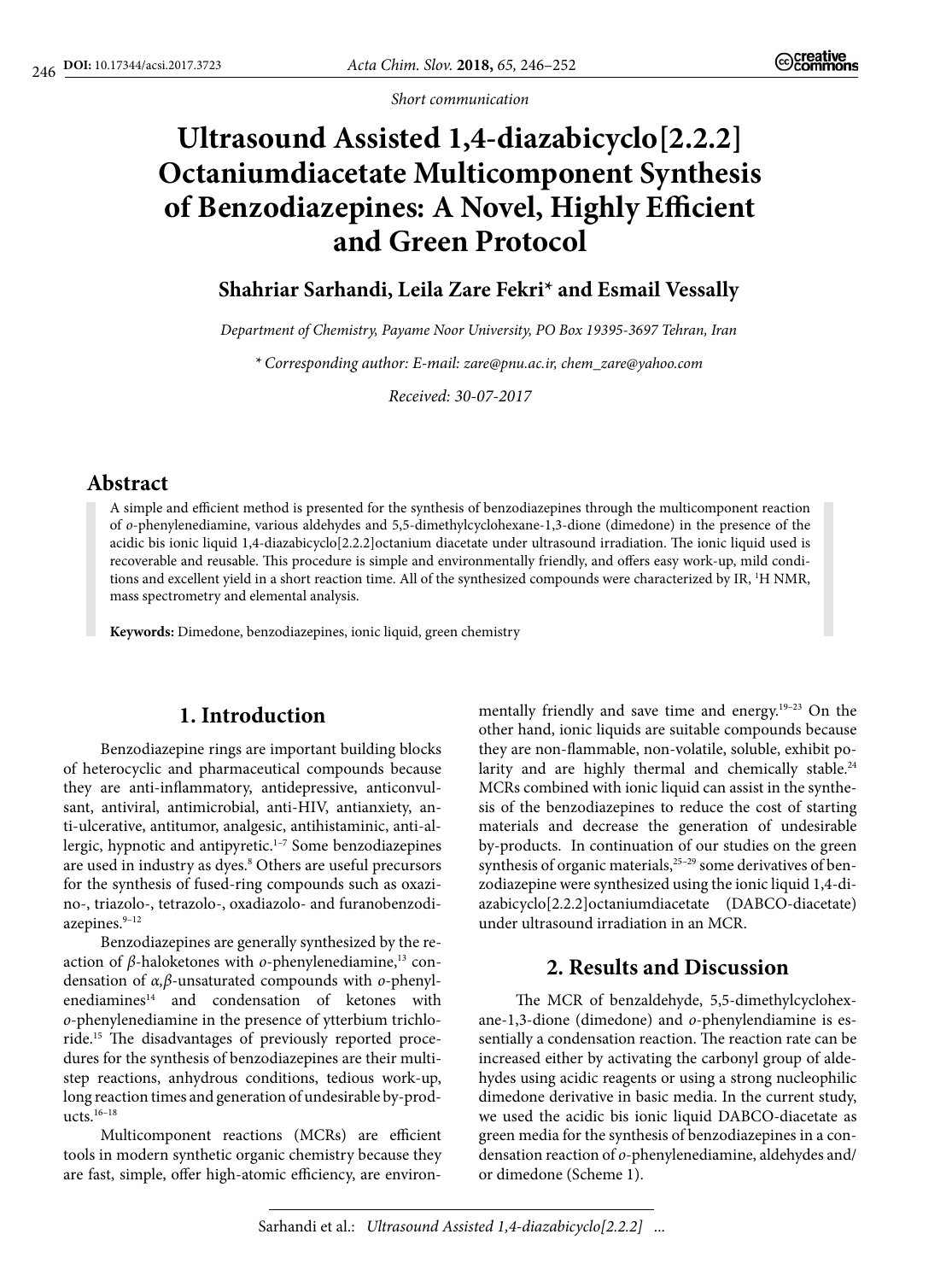

**Scheme 1.** Multicomponent synthesis of benzodiazepines in the presence of DABCO-diacetate.

Initially, a sample reaction was carried out using 4-nitrobenzaldehyde (1mmol) **3d**, *o*-phenylenediamine **1** (1 mmol) and dimedone **2** (1 mmol) in DABCO-diacetate as an efficient catalyst for the synthesis of benzodiazepines **4a.** This protocol proceeded smoothly at room temperature to afford product **4a** in a fairly high yield. The reactions were also carried out using the neutral ionic liquids [BMIM]Br and [BMIM]BF<sub>4</sub> or in the absence of ionic liquids for purpose of comparison with our target reaction. It was interesting to note that the sample reaction did not proceed in the presence or absence of imidazolium ionic liquids, confirming the important role of DABCO-diacetate in the synthesis of benzodiazepines.

To optimize the amount of ionic liquid media required for this reaction, a sample reaction was carried out using different quantities of ionic liquid. The best results were obtained with 0.5 mmol of DABCO-diacetate per 1 mmol of substrate. For further investigation, the reaction between 4-nitrobenzaldehyde, *o*-phenylendiamine and dimedone was done in the presence of a catalytic amount of DABCO-diacetate at different temperatures. When the reaction was performed at room temperature, product **4a** formed smoothly at a low yield. To achieve better results, the temperature was increased to 90 °C and benzodiazepine **4a** was obtained at a yield of 82%. The results are summarized in Table 1.

Recently, ultrasound irradiation has been introduced as a useful, clean and mild protocol for organic synthesis. The well-known features of ultrasound-assisted reactions are formation of purer products at high yields, increased

| entrv          | catalyst              | <b>Catalyst amount</b><br>(mmol) | <b>Reaction conditions</b> | Time<br>(min) | Yield<br>(%) |
|----------------|-----------------------|----------------------------------|----------------------------|---------------|--------------|
| 1              |                       |                                  | Reflux in EtOH             | 720           |              |
| 2              | [BMIM]Br              | 0.5                              | Stir, rt                   | 720           | 11           |
| 3              | [BMIM]BF <sub>4</sub> | 0.5                              | Stir.rt                    | 720           |              |
| $\overline{4}$ | DABCO-diacetate       | 0.5                              | Stir, rt                   | 240           | 86           |
| 5              | DABCO-diacetate       | 0.3                              | Stir, rt                   | 90            | 81           |
| 6              | DABCO-diacetate       | 0.7                              | Stir, rt                   | 90            | 87           |
| 7              | DABCO-diacetate       | 0.5                              | Heat, $90^{\circ}$ C       | 60            | 89           |
| 8              | DABCO-diacetate       | 0.5                              | Ultrasound, rt             | 8             | 98           |
| 9              | DABCO-diacetate       | 0.5                              | Ultrasound, 40 °C          | 8             | 96           |
| 10             | DABCO-diacetate       | 0.5                              | Ultrasound, 60 °C          | 6             | 97           |

**Table 1**. Optimization of reaction conditions.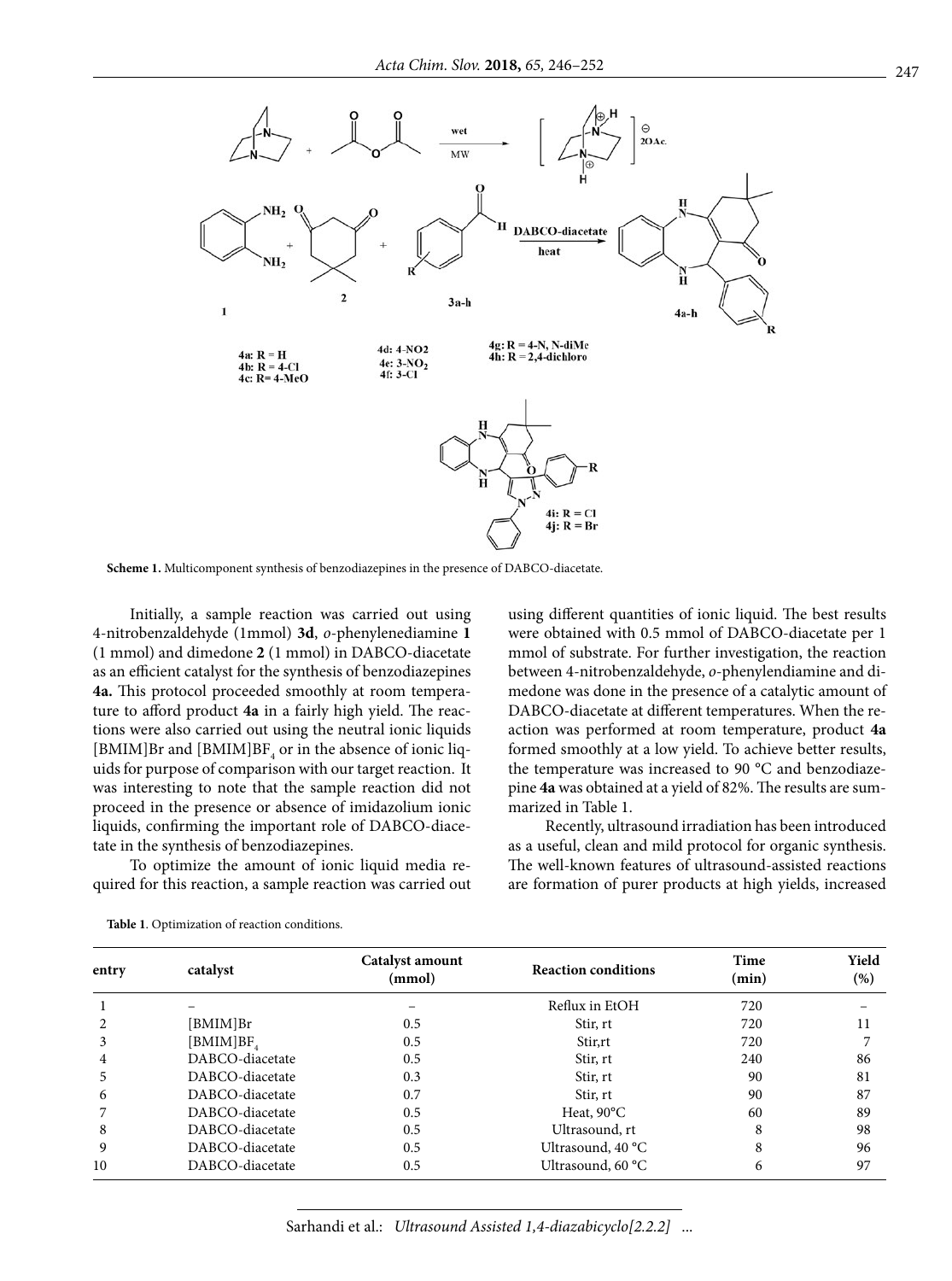**Table 2.** Synthesis scope of benzodiazepines **4a**–**j**.

|                  |                                                              | Heat, 90 °C |                             | Ultrasound, rt |                             | $Mp (^{\circ}C)$ |                           |
|------------------|--------------------------------------------------------------|-------------|-----------------------------|----------------|-----------------------------|------------------|---------------------------|
| entry            | product                                                      | Time (min)  | Yield $(\%)$ <sup>a,b</sup> | Time (min)     | Yield $(\%)$ <sup>a,b</sup> | found            | reported                  |
| $\,1\,$          | н<br>4а                                                      | $75\,$      | $82\,$                      | $10\,$         | 95                          | 248-250          | $251 - 252$ <sup>18</sup> |
| $\sqrt{2}$       | н<br>4b                                                      | 60          | $\bf 84$                    | $\, 8$         | 97                          | 238-240          | 239-240 $18$              |
| $\mathfrak z$    | OCH <sub>3</sub>                                             | 60          | 85                          | $\, 8$         | 96                          | 198-200          | $203 - 205$ <sup>18</sup> |
| $\bf 4$          | 4d<br>NO <sub>2</sub>                                        | 60          | 89                          | $\bf 8$        | 98                          | $271 - 273$      | $274 - 275$ <sup>18</sup> |
| $\mathfrak s$    | NO <sub>2</sub><br>Ħ<br>4e                                   | $75\,$      | $88\,$                      | $10\,$         | 95                          | $262 - 264$      |                           |
| $\boldsymbol{6}$ | Ħ<br>Cl<br>4f                                                | $75\,$      | 89                          | $10\,$         | 96                          | $248 - 250$      |                           |
| $\boldsymbol{7}$ | Ĥ<br>4g<br>$N$ <sup>.CH<sub>3</sub></sup><br>CH <sub>3</sub> | $90\,$      | 85                          | $12\,$         | 93                          | $231 - 232$      | $232 - 233$ <sup>30</sup> |
| $\,$ 8 $\,$      | н<br>О<br>н<br>Cl <sup>2</sup><br>Cl<br>4 <sub>h</sub>       | 90          | 83                          | $15\,$         | 94                          | 198-200          | $203 - 205$ <sup>18</sup> |
| $\boldsymbol{9}$ | н                                                            | 90          | $\bf 81$                    | $17\,$         | $\mathbf{94}$               | $209 - 210$      |                           |
| $10\,$           |                                                              | 60          | $82\,$                      | $\sqrt{6}$     | 95                          | $245 - 247$      |                           |

a Isolated yield. b Products characterized by comparison of spectroscopic and physical data with those of samples synthesized using proposed procedures.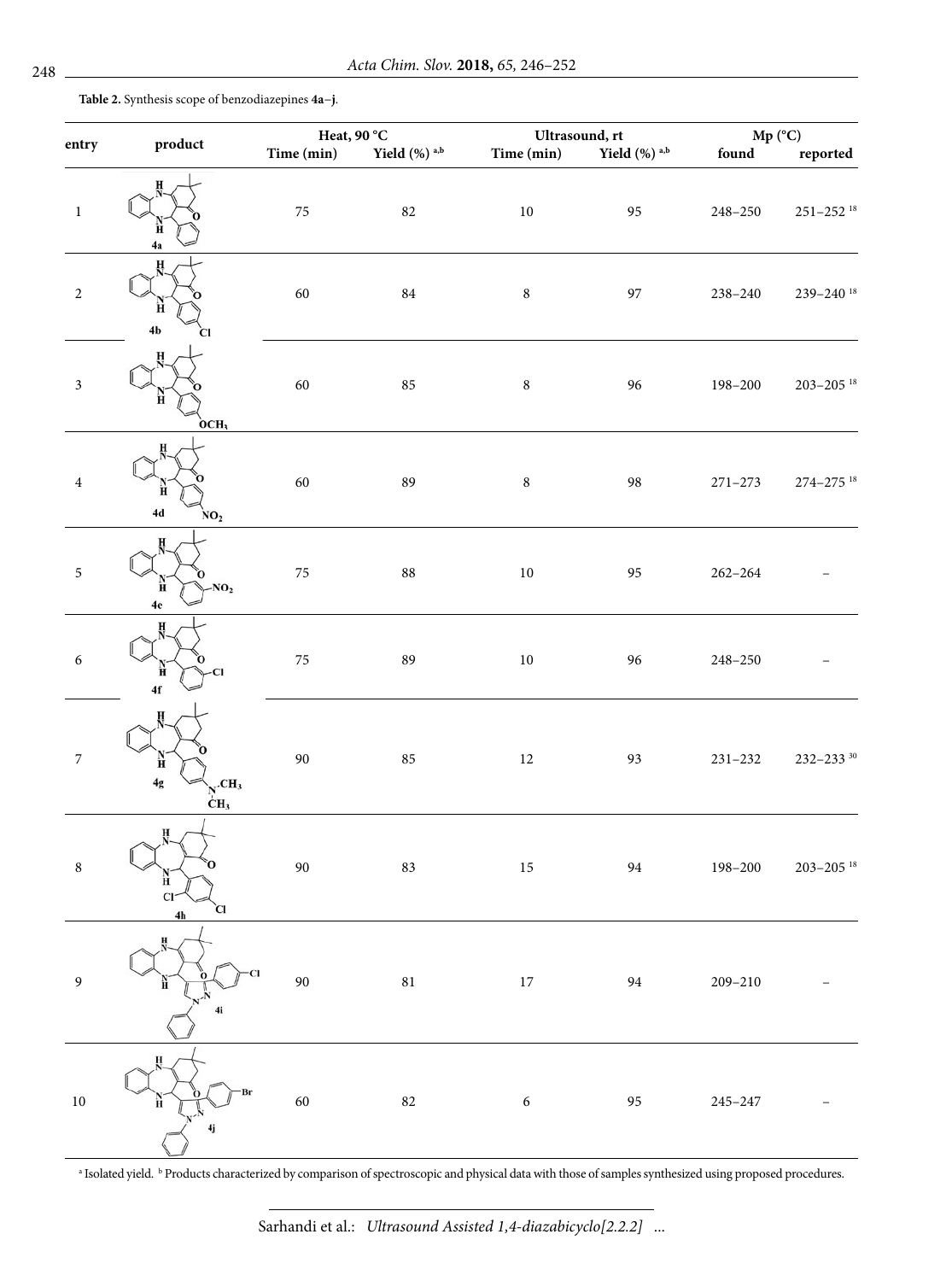selectivity, enhanced reaction rates, easier experimental procedures and cleaner reactions. For these reasons, we were interested in the synthesis of benzodiazepines under ultrasound irradiation at various temperatures. The results are summarized in Table 1. Ultrasonic irradiation at room temperature was the best choice to shorten the reaction times and enhance productivity. The reaction scope was checked using various aromatic aldehydes for reaction with **1** and **2** under optimized conditions. The results are summarized in Table 2.

As shown in Table 2, the reaction under ultrasound irradiation at room temperature afforded products in shorter reaction times at higher yields. The structures of products **4a–j** were characterized by IR, 1 H NMR, mass spectroscopy, elemental analysis and by comparison of their melting points with those of available authentic samples.

A reasonable mechanism for the formation of benzodiazepines is shown in Scheme 2. Initially, DABCO-diacetate can increase the electrophilic character of the carbonyl species through its inherent Brønsted acidity under ultrasound irradiation. Because the ionic liquid can polarize the carbonyl group of aldehyde, the nucleophilic addition of dimedone **2** and subsequent dehydration led to intermediate **6**. The Michael addition reaction between **1** and **6** afforded intermediate **7,** followed by simple condensation of the amino group with carbonyl and dehydration, leading to product **4**.

### **3. Experimental**

Melting points were measured on an Electrothermal 9100 apparatus. The IR spectra were determined using a Shimadzu IR-470 spectrometer. The <sup>1</sup>H NMR spectra were recorded on a 400 MHz Bruker DRX-400 using  $\mathrm{CDCl}_3$  as the solvent and TMS as the internal standard. The chemicals were purchased from Merck and Fluka. Elemental analysis was done on a Carlo-Erba EA1110CNNO-S analyzer and the results agreed with the calculated values. All solvents used were dried and distilled according to standard procedures. For the ultrasound reactions, an Astra 3D ultrasound apparatus  $(9.5 \text{ dm}^3, 45 \text{ kHz frequency}, \text{ in-}$ put power with heating at 305 W, 2 transducers) from Techno-Gaz was used.

#### **3. 1. Synthesis of DABCO-diacetate**

This ionic liquid was synthesized as already described by Fekri et al.<sup>27-29</sup>

A mixture of 1,4-diaza-bicyclo[2.2.2]octane (10 mmol) and acetic acid (20 mmol) was irradiated using microwave (180 W) for 2 min at 100 °C three times. After completion of the reaction, the mixture was washed with diethyl ether (3×10 mL). The organic product was extracted from the liquid phase and evaporated under vacuum to produce the desired ionic liquid. The analytical data for DABCO-diAc is as follows: yellow oil; 1 H NMR  $(400 \text{ MHz}, \text{CDCl}_3)$   $\delta$  2.16 (s, 2H); 3.01 (s, 12H); 14.11 (s, 2H) ppm; <sup>13</sup>C NMR (100 MHz, CDCl<sub>3</sub>) δ 21.95; 44.54, 175.87 ppm.

## **3. 2. General Procedure for Synthesis of Benzodiazepines**

A mixture of appropriate *o*-phenylendiamine (1 mmol), the corresponding aldehydes (1 mmol), dimedone and DABCO-diacetate (0.5 mmol) was placed into a Pyrex open vessel and irradiated in a water bath under silent conditions by ultrasound (45 kHz) at room temperature for the required reaction times as indicated in Table 2. Af-



**Scheme 2.** Plausible mechanistic method for synthesis of benzodiazepines.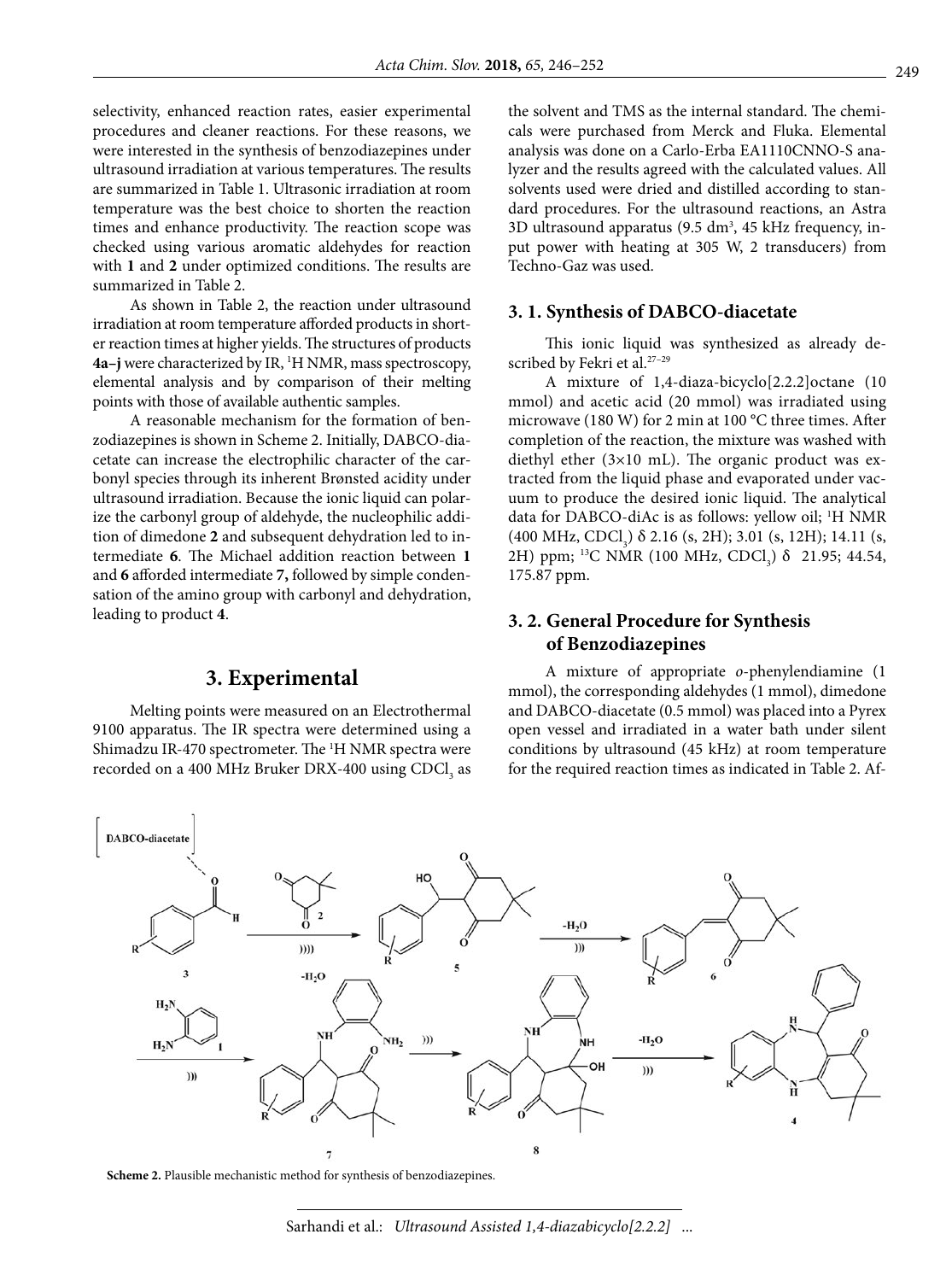ter completion of the reaction, as indicated by TLC, the reaction mixture was dissolved in 20 mL of  $H_2O$ . The product was separated by filtration, recrystallized from EtOH and dried to afford the crystalline compounds **4a–j**. The ionic liquid was recovered for subsequent use. All synthesized compounds were characterized by their physical constant, IR, 1 H NMR, mass spectroscopy and elemental analysis**.**

**3,3-dimethyl-11-phenyl-2,3,4,5,10,11-hexahydro-1H -dibenzo [b,e][1,4]diazepin-1-one** *(4a)*: Off white solid; mp: 248–250 °C (reported 251–252 °C),<sup>18</sup> IR (KBr): ν 3473 (N-H stretch), 2987, 1727 (C=O stretch), 1606 (C=C aromatic), 1537, 1346, 1206 cm<sup>-1</sup>; <sup>1</sup>H NMR (400 MHz, CDCl<sub>3</sub>):  $\delta$  1.09 (s, 6H, CH<sub>3</sub>), 2.2 (s, 2H, CH<sub>2</sub>), 2.4 (s, 2H, CH<sub>2</sub>), 5.05 (s, 1H, C-H), 6.73–6.87 (m, 5H, Ar), 7.09 (d, *J* = 8.2Hz, 2H, Ar), 7.37 (t, *J* = 7.8 Hz, 2H, Ar) ppm. HR-MS (m/z 334). Anal. calcd. for  $C_{22}H_{26}N_2O$ : C, 79.00; H, 7.84; N, 8.38. Found: C, 79.04; H, 7.86; N, 8.36.

**11-(4-chlorophenyl)-3,3-dimethyl-2,3,4,5,10,11-hexahydro-1H-dibenzo[b,e][1,4]diazepin-1-one** *(4b)*: Off white solid; mp: 238–240 °C (reported 239–240 °C),<sup>18</sup> IR (KBr): ν 3314 (N-H stretch), 3098, 2956, 1732 (C=O stretch), 1612 (C=C aromatic), 1476, 1343, 1098 (C-Cl stretch) cm<sup>-1</sup>; <sup>1</sup>H NMR (400 MHz, CDCl<sub>3</sub>): δ 1.09 (s, 6H, CH<sub>3</sub>), 2.3 (s, 4H, CH<sub>2</sub>), 5.05 (s, 1H, C-H), 6.68 (d, *J* = 8.4Hz, 2H, Ar), 6.87–6.93 (m, 2H, Ar), 7.15 (d, *J* = 8.0 Hz, 2H, Ar), 7.86 (d, *J* = 8.4 Hz, 2H, Ar) ppm. HR-MS (m/z 352). Anal. calcd. for  $C_{21}H_{21}CIN_{2}O$ : C, 71.48; H, 6.00; N, 7.94. Found: C, 71.50; H, 6.06; N, 7.96.

**11-(4-methoxyphenyl)-3,3-dimethyl-2,3,4,5,10, 11-hexahydro-1H-dibenzo[b,e][1,4]diazepin-1-one**  *(4c):* Off white solid; mp: 198–200 °C (reported 203–205 °C),18 IR (KBr): ν 3232 (N-H stretch), 3018, 2983, 1743 (C=O stretch), 1609 (C=C stretch), 1465, 1328, 1248 (C-O stretch), 1011 cm<sup>-1</sup>; <sup>1</sup>H NMR (400 MHz, CDCl<sub>3</sub>): δ 1.03 (s, 6H, CH<sub>3</sub>), 1.92 (s, 4H, CH<sub>2</sub>), 3.82 (s, 3H, OCH<sub>3</sub>), 5.12 (s, 1H, N-H), 7.29–7.34 (m, 2H, Ar), 7.66–7.70 (m, 3H, Ar), 8.27 (d, *J* = 8.4Hz, 1H, Ar), 8.53 (d, *J* = 8.0Hz, 1H, Ar), 8.87 (t, *J* = 1.6 Hz, 1H, Ar) ppm. HR-MS (m/z348). Anal. calcd. for  $C_{22}H_{24}N_2O_2$ : C, 75.83; H, 6.94; N, 8.04. Found: C, 75.80; H, 6.98; N, 8.06.

**3,3-dimethyl-11-(4-nitrophenyl)-2,3,4,5,10,11-hexahydro-1H-dibenzo[b,e][1,4]diazepin-1-one** *(4d)*: White solid; mp: 271–273 °C (reported 274–275 °C),<sup>18</sup> IR (KBr): ν 3214 (N-H stretch), 3098, 2956, 1731 (C=O stretch), 1609 (C=C aromatic), 1567 (NO<sub>2</sub> stretch), 1445, 1324 (NO<sub>2</sub> stretch), 1129 cm<sup>-1</sup>; <sup>1</sup>H NMR (400 MHz, CDCl<sub>3</sub>): δ 1.13 (s, 6H, CH<sub>3</sub>), 1.89 (s, 4H, CH<sub>2</sub>), 5.08 (s, 1H, N-H), 6.87 (d, *J* = 8.2Hz, 2H, Ar), 7.11 (t, *J* = 7.5 Hz, 1H, Ar), 7.23–7.32 (m, 3H, Ar), 7.67 (d, *J* = 8.2Hz, 2H, Ar) ppm. HR-MS (m/z 379). Anal. calcd. for  $C_{21}H_{21}N_3O_3$ : C, 69.41; H, 5.82; N, 11.56. Found: C, 69.40; H, 5.88; N, 11.56.

**3,3-dimethyl-11-(3-nitrophenyl)-2,3,4,5,10,11-hexahydro-1H-dibenzo[b,e][1,4]diazepin-1-one** *(4e)*: Off white solid; mp: 262–264 °C, IR (KBr): ν 3314 (N-H stretch), 2987, 1742 (C=O stretch), 1600 (C=C aromatic), 1543 (NO<sub>2</sub> stretch), 1456, 1387 (NO<sub>2</sub> stretch), 1243 cm<sup>-1</sup>; <sup>1</sup>H NMR (400 MHz, CDCl<sub>3</sub>):  $\delta$  0.91 (s, 6H, CH<sub>3</sub>), 2.17 (s, 4H, CH2 ), 5.09 (s, 1H, N-H), 7.16 (s, 1H, Ar), 7.32 (d, *J* = 8.6 Hz, 2H, Ar), 7.73 (d, *J* = 8.1Hz, 1H, Ar), 8.05–8.17 (m, 3H, Ar), 8.43 (d, *J* = 7.8Hz, 1H, N-H) ppm. HR-MS (m/z 379). Anal. calcd. for  $C_{21}H_{21}N_3O_3$ : C, 69.41; H, 5.82; N, 11.56. Found: C, 69.45; H, 5.85; N, 11.59.

**3,3-dimethyl-11-(3-chlorophenyl)-2,3,4,5,10,11-hexahydro-1H-dibenzo[b,e][1,4]diazepin-1-one** *(4f)*: White solid; mp: 248–250 °C, IR (KBr): ν 3231 (N-H), 3089, 2987, 1738 (C=O stretch), 1604 (C=C stretch), 1565, 1450, 1242, 1123 (C-Cl stretch) cm**–1**; 1 H NMR (400 MHz, CDCl<sub>3</sub>):  $\delta$  0.97 (s, 6H, CH<sub>3</sub>), 2.1 (s, 4H, CH<sub>2</sub>), 5.10 (s, 1H, C-H), 7.53 (t, *J* = 7.6Hz, 2H, Ar), 7.66 (d, *J* = 7.6 Hz, 2H, Ar), 8.08–8.12 (m, 1H, Ar), 8.15–8.17 (m, 2H, Ar), 8.20– 8.23 (m, 1H) ppm. HR-MS (m/z 352). Anal. calcd. for  $C_{21}H_{21}CN_{2}O$ : C, 71.48; H, 6.00; N, 7.94. Found: C, 71.51; H, 6.03; N, 7.96.

**11-(4-(dimethylamino)phenyl)-3,3-dimethyl-2,3,4,5,10,11-hexahydro-1H-dibenzo [b,e] [1,4] diazepin-1-one** *(4g)*: White solid; mp: 231–232 °C (reported 232–233 °C),30 IR (KBr): ν 3423 (N-H stretch), 2956, 1735 (C=O stretch), 1601 (C=C stretch), 1463, 1360, 1228, 1145 cm<sup>-1</sup>; <sup>1</sup>H NMR (400 MHz, CDCl<sub>3</sub>): δ 0.96 (s, 6H, CH<sub>3</sub>), 2.07 (s, 2H, CH<sub>2</sub>), 2.32 (s, 2H, CH<sub>2</sub>), 2.56 (s, 6H, N (CH<sub>3</sub>)<sub>2</sub>), 5.04 (s, 1H, C-H), 7.01–7.03 (m, 2H, Ar), 7.55–7.57 (m, 2H, Ar), 7.73 (dd, *J* = 3.2Hz, *J* = 5.6Hz, 1H, Ar), 7.85 (d, *J* = 8.4 Hz, 2H, Ar) ppm. HR-MS (m/z 361). Anal. calcd. for  $C_{23}H_{27}N_3O$ : C, 76.42; H, 7.53; N, 11.62. Found: C, 76.46; H, 7.53; N, 11.66.

**11-(2,4-dichlorophenyl)-3,3-dimethyl-2,3,4,5, 10,11-hexahydro-1H-dibenzo[b,e][1,4] diazepin-1-one**  *(4h)* : Off white solid; mp: 198–200 °C (reported 203–205 °C),18 IR (KBr): ν 3312 (N-H stretch), 3109, 2987, 1743 (C=O stretch), 1457, 1358, 1192 (C-Cl stretch) cm**–1**; 1 H NMR (400 MHz, CDCl<sub>3</sub>): δ 0.98 (br s, 6H, CH<sub>3</sub>), 1.85 (d, *J*  $= 7.2$ Hz, 2H, CH<sub>2</sub>), 2.47 (d, J = 28.7Hz, 2H, CH<sub>2</sub>), 5.30 (s, 1H, C-H), 7.09–7.14 (m, 1H, Ar), 7.17–7.19 (m, 1H, Ar), 7.20–7.22 (m, 1H, Ar), 7.23–7.29 (m, 2H, Ar), 7.53–7.55 (m, 1H, Ar), 7.75–7.79 (m, 1H, Ar) ppm. HR-MS (m/z 386). Anal. calcd. for  $C_{21}H_{20}Cl_2N_2O$ : C, 65.12; H, 5.20; N, 7.23. Found: C, 65.10; H, 5.23; N, 7.23.

**11-(3-(4-chlorophenyl)-1-phenyl-1H-pyrazol-4-yl)-3,3 dimethyl-2,3,4,5,10,11-hexahydro-1H-dibenzo[b,e] [1,4]diazepin-1-one** *(4i)* White solid; mp: 209–210 °C, IR (KBr): ν 3652 (N-H stretch), 2956, 1733 (C=O stretch), 1608 (C=C stretch), 1460, 1375, 1259, 1097 (C-Cl stretch) cm<sup>-1</sup>; <sup>1</sup>H NMR (400 MHz, CDCl<sub>3</sub>): δ 1.05 (s, 6H, CH<sub>3</sub>),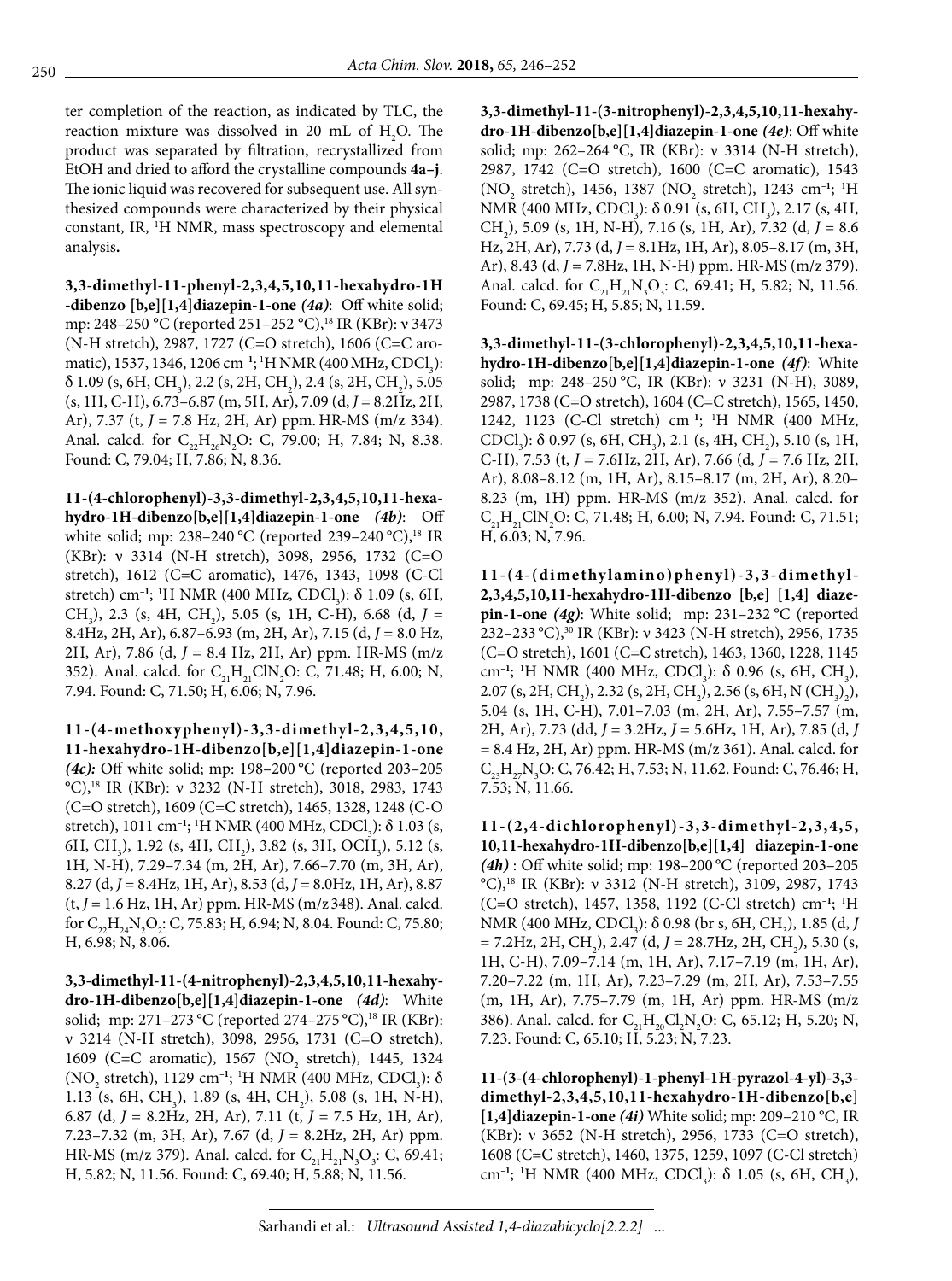2.20 (s, 2H, CH<sub>2</sub>), 2.30 (s, 2H, CH<sub>2</sub>), 5.05 (s, 1H, C-H), 6.71–6.82 (m, 3H, Ar), 7.01 (s, 3H, Ar), 7.35–7.41 (m, 1H, Ar), 7.44 (s, 1H, Ar), 7.54–7.56 (m, 2H, Ar), 7.71–7.78 (m, 2H, Ar), 7.87 (d, *J* = 8.8 Hz, 2H, Ar) ppm. HR-MS (m/z 494). Anal. calcd. for  $C_{30}H_{27}CN_4O$ : C, 72.79; H, 5.50; N, 11.32. Found: C, 72.75; H, 5.536; N, 11.33.

**11-(3-(4-bromophenyl)-1-phenyl-1H-pyrazol-4-yl)-3,3 dimethyl-2,3,4,5,10,11-hexahydro-1H-dibenzo[b,e] [1,4]diazepin-1-one** *(4j)* White solid; mp: 245–247 °C, IR (KBr): ν 3431 (N-H stretch), 2956, 1733 (C=O stretch), 1593 (C=C stretch), 1460, 1375, 1093 (C-Br stretch) cm**–1**; 1 H NMR (400 MHz, CDCl<sub>3</sub>): δ 0.97 (s, 6H, CH<sub>3</sub>), 2.30 (s, 4H, CH2 ), 5.05 (s, 1H, C-H), 7.01 (s, 2H, Ar), 7.39 (t, *J* = 7.2 Hz, 2H, Ar), 7.50–7.51 (m, 2H, Ar), 7.52–7.53 (m, 2H, Ar), 7.55–7.57 ( m, 1H, Ar), 7.70–7.72 (m, 2H, Ar), 7.83 (d, *J* = 8.0 Hz, 3H, Ar) ppm. HR-MS (m/z 538). Anal. calcd. for  $C_{30}H_{27}BrN_4O$ : C, 66.79; H, 5.04; N, 10.39. Found: C, 66.76; H, 5.00; N, 10.38.

# **4. Conclusion**

In conclusion, DABCO-diacetate was used under ultrasound irradiation as a mild and efficient protocol for synthesis of diazepines. This method can be very useful for synthesis because it offers a high yield and decreased reaction time. DABCO-diacetate is inexpensive, non-toxic and easy to handle, and can act as green media. Its simple work-up procedure, short reaction time and high yield of the product are additional advantages of this protocol.

## **5. Acknowledgement**

Financial support from the Research Council of Payame Noor University of Rasht and Zanjan is gratefully acknowledged.

## **6. References**

- 1. G. Roma, G. C. Grossi, M. Di Braccio, M. Ghia, F. Mattioli, *Eur. J. Med. Chem.* **1991***, 26*, 489–496. **DOI:**[10.1016/0223-5234\(91\)90144-C](https://doi.org/10.1016/0223-5234(91)90144-C)
- 2. B. Narayana, K. K. Vijaya Raj, B. V. Ashalatha, N. Suchetha Kumari, *Eur. J. Med. Chem*. **2006**, *41*, 417–422. **DOI:**[10.1016/j.ejmech.2005.12.003](https://doi.org/10.1016/j.ejmech.2005.12.003)
- 3. J. R. Kavali, B. V. Badami, *Farmaco* **2000***,* 55, 406–409. **DOI:**[10.1016/S0014-827X\(00\)00061-6](https://doi.org/10.1016/S0014-827X(00)00061-6)
- 4. R. Kumar, Y. C. Joshi*, Arkivoc* **2007**, 142–149.
- 5. M. Di Braccio, G. C. Grossi, G. Roma, L. Vargiu, M. Mura, M. E. Marongiu, *Eur. J. Med. Chem.* **2001***, 36*, 935–949. **DOI:**[10.1016/S0223-5234\(01\)01283-1](https://doi.org/10.1016/S0223-5234(01)01283-1)
- 6. A. Kamal, N. Shankaraiah, S. Prabhakar, C. R. Reddy, N. Markandeya, K. Laxma, X. Devaiah, *Bioorg. Med. Chem. Lett.*
- **2008***, 18*, 2434–2439. **DOI:**[10.1016/j.bmcl.2008.02.047](https://doi.org/10.1016/j.bmcl.2008.02.047)
- 7. (a) H. Al Muhaimeed, *J. Int. Med. Res*. **1997**, *25*, 175–181; **DOI:**[10.1177/030006059702500401](https://doi.org/10.1177/030006059702500401) (b) L. J. Scott, C. J. Dunn, G. Mallarkey, M. Sharpe, *Drugs* **2002**, *62*, 1503–1538; **DOI:**[10.2165/00003495-200262100-00006](https://doi.org/10.2165/00003495-200262100-00006) (c) H. Nakano, T. Inoue, N. Kawasaki, H. Miyataka, H. Matsumoto, T. Taguchi, N. Inagaki, H. Nagai, T. Satoh, *Bioorg. Med. Chem*. **2000**, *8*, 373–380; **DOI:**[10.1016/S0968-0896\(99\)00291-6](https://doi.org/10.1016/S0968-0896(99)00291-6) (d) G. Cohn, *Ber.* **1899**, *32*, 2242–2254. **DOI:**[10.1002/cber.189903202152](https://doi.org/10.1002/cber.189903202152) 8. R. C. Haris, J. M. Straley, 1968, US Patent 1,537,757. Chem.
- Abstr.1970, 73, 100054w. 9. A. M. El-Sayed, H. Abdel-Ghany, A. M. M. El-Saghier, *Synth.*
- *Commun*. 1**999**, *29*, 3561–3572. **DOI:**[10.1080/00397919908085990](https://doi.org/10.1080/00397919908085990)
- 10. Ch-. W. Kuo, Ch-. Ch. Wang, V. Kavala, Ch-. F. Yao, *Molecules* **2008**, *13*, 2313–2325.
- 11. S. Gunawan, M. Ayaz, F. De Moliner, B. Frett, Ch. Kaiser, N. Patrick, Zh. Xu, Ch. Hulme, *Tetrahedron*. **2012**, *68*, 5606– 5611. **DOI:**[10.1016/j.tet.2012.04.068](https://doi.org/10.1016/j.tet.2012.04.068)
- 12. S. Sharma, D. N. Prasad, R. K. Singh, *J. Chem. Pharm. Res*. **2011**, *3*, 382–389.
- 13. W. Ried, E. Torinus, *Chem. Ber*. **1959**, *92*, 2902–2916. **DOI:**[10.1002/cber.19590921138](https://doi.org/10.1002/cber.19590921138)
- 14. P. Stahlhofen, W. Ried, *Chem. Ber*. **1957**, *90*, 815–824. **DOI:**[10.1002/cber.19570900528](https://doi.org/10.1002/cber.19570900528)
- 15. J. Wu, F. Xu. Zh. Zhou, Q. Shen, *Synth. Commun*. **2006**, *36*, 457–464. **DOI:**[10.1080/00397910500383527](https://doi.org/10.1080/00397910500383527)
- 16. (a) J. Fu, S. J. Shuttleworth, R. V. Connors, A. Chai, Coward, P. *Bioorg. Med. Chem. Lett.* **2009**, *19*, 4264–4267. **DOI:**[10.1016/j.bmcl.2009.05.124](https://doi.org/10.1016/j.bmcl.2009.05.124) (b) D. McGowan, O. Nyanguile, M. D. Cummings, S. Vendeville, K. Vandyck, W. Van den Broeck, C. W. Boutton, H. De Bondt, L. Quirynen, K. Amssoms, J. Fr. Bonfanti, S. Last, K. Rombauts, A. Tahri, L. Hu, F. Delouvroy, K. Vermeiren, G. Vandercruyssen, L. Van der Helm, E. Cleiren, W. Mostmans, P. Lory, G. Pille, K. Van Emelen, G. Fanning, F. Pauwels, T.-I. Lin, K. Simmen, P. Raboisson, *Bioorg. Med. Chem. Lett.* **2009**, *19*, 2492–2496. **DOI:**[10.1016/j.bmcl.2009.03.035](https://doi.org/10.1016/j.bmcl.2009.03.035)
- 17. (a) L. Yu. Ukhin, K. Yu. Suponitskii, E. N. Shepelenko, L. V. Belousova, Zh. I. Orlova, G. S. Borodkin, *Russ. Chem. Bullet*. **2011**, *60*, 1729–1733. **DOI:**[10.1007/s11172-011-0258-9](https://doi.org/10.1007/s11172-011-0258-9) (b) E. C. Cortéas, M. A. Baños, O. G.-M. De Cortés, *J. Heterocycl. Chem*. **2004**, *41*, 277–280. **DOI:**[10.1002/jhet.5570410221](https://doi.org/10.1002/jhet.5570410221) (c) E. C. Cortes, O. E. A. Meneses, O. Garcia-Mellado, O. C. Zuniga, E. B. Naranjo-Rodriguez, *J. Heterocycl. Chem*. **2009**, *46*, 1113–1118. **DOI:**[10.1002/jhet.159](https://doi.org/10.1002/jhet.159) (d) E. Cortes Cortes, A. M. Hernandez Sanabria, O. Garcia-Mellado, *J. Heterocycl. Chem*. **2002**, *39*, 55–59. **DOI:**[10.1002/jhet.5570390107](https://doi.org/10.1002/jhet.5570390107) (e) E. C. Cortes, A. L. V. Cornejo, G.-M. O. de Cortes, *J. Het-*

*erocycl. Chem*. **2007**, *44*, 183–187. **DOI:**[10.1002/jhet.5570440128](https://doi.org/10.1002/jhet.5570440128)